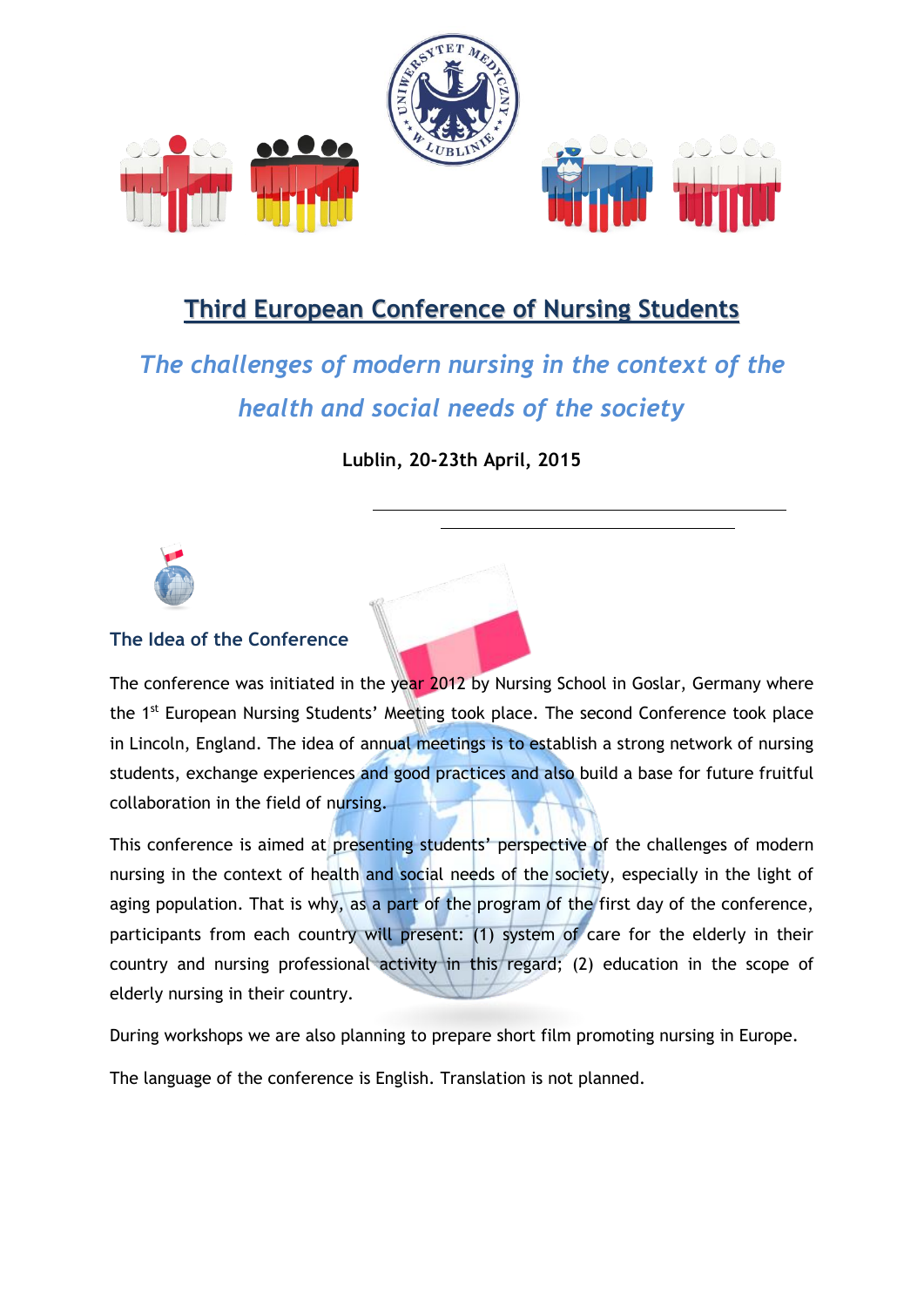

#### **Invitation**

The Authorities of the Medical University of Lublin: **Vice-Rector for International Relations and Postgraduate Education– dr hab. n. med. Hanna Trębacz, Vice-Rector for Educational** 

**Affairs- dr hab. n. med. Barbara Jodłowska-Jędrych**, **Dean of the Faculty of Health Sciences– prof. dr hab. n. med. Irena Wrońska** and Faculty Staff together with Nursing Students community invite you to the 3<sup>rd</sup> European Conference of Nursing Students.

The invitation is open to 5 students from each participating country and their lecturers.

## **Agenda of the meeting**

**Monday –20th April**

**Arrival of participants and welcome dinner**

#### **Tuesday – 21th April**

**9.30 a.m. – 2.30 p.m. – CONFERENCE, Collegium Maximum, Staszica 4-6 Street, hall 16.**

#### **Session I** – Chaired by **Klaudia Masłowska** and **Krystyna Maryniowska** (Medical University of Lublin, Poland)

9.30 – opening of the conference and welcome speeches from the authorities of the Medical University of Lublin and the Faculty of Health Sciences

10.00-10.20 – **Arleta Zaremba** (Department of Nursing and Midwifery, Ministry of Health, Poland), *Elements of the policy on the elderly. Actions on elderly care in Poland*.

10.20-10.40 – **Boris Miha Kaučič** (College of Nursing in Celje, Slovenia), *Healthy Lifestyle for Aging Well – innovative research and development project for active aging*.

10.40-10.55 – **Aimee Cook, Jake Bontoft, Katarzyna Lisowicz, Aimee Fearby, Rebecca Perry** (University of Lincoln, England. Supervised by Dr **Paul Linsley**), *English health care system of the elderly and the scope of nurses' responsibility.*

10.55-11.10 **Tina Razlag Kolar, Melita Bergant, Lea Plevčak, Kristijan Zimaj, Vlado Kožel and Jan Gorjanc** (College of Nursing in Celje, Slovenia. Supervised by Mr **Boris Miha Kaučič**), *Slovenian health care system of the elderly and the scope of nurses' responsibility.*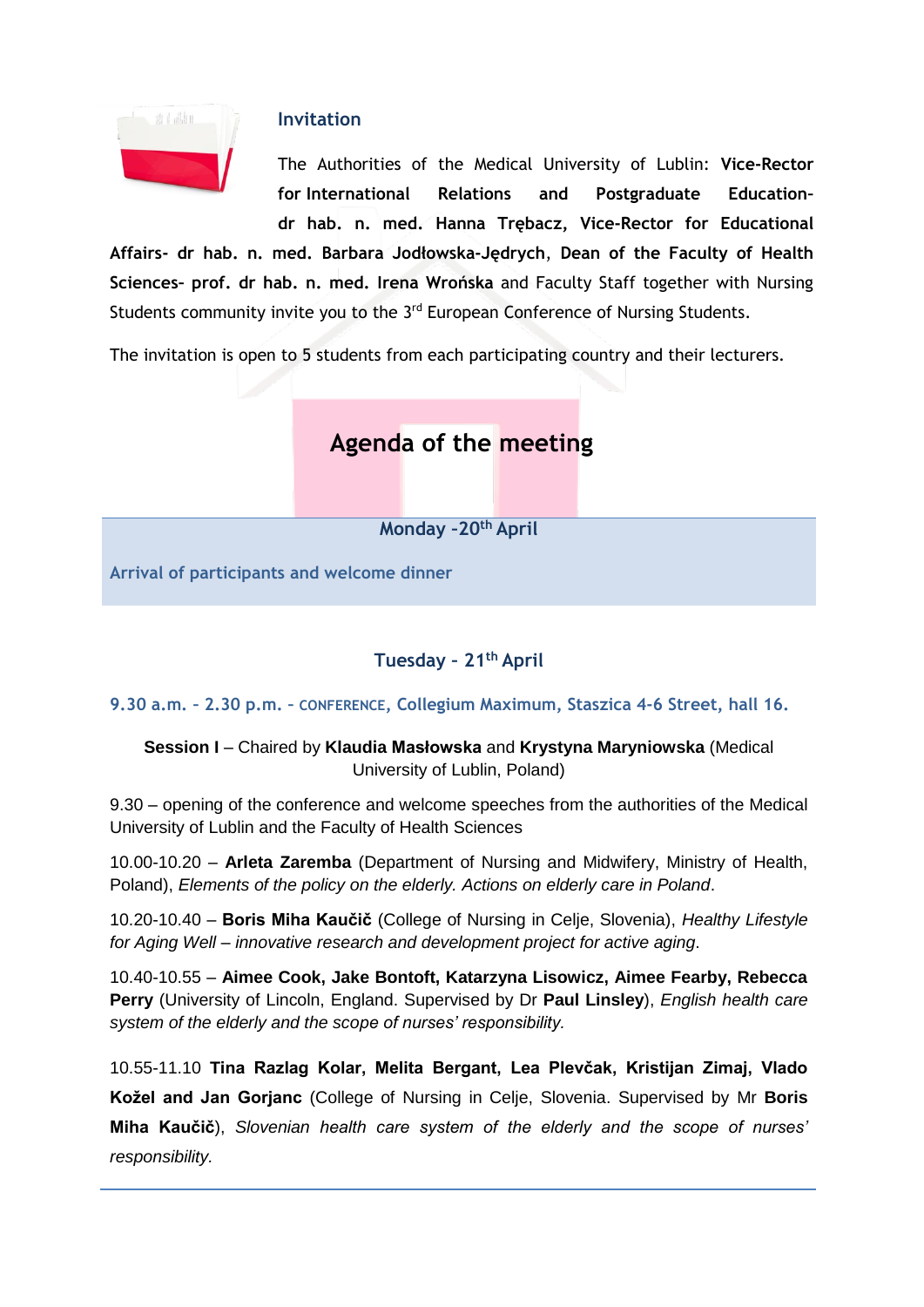11.10-11.25 **Steffen Bremer, Saskia Mandel, Burcu Akarer, Max Schmidt** (Pflegeschulzentrum Goslar, Germany. Supervised by Mrs **Beata Borończyk** & **Mr Manuel Kossmann**), *German health care system of the elderly and the scope of nurses' responsibility.*

11.25-11.40 **Anastazja Gutek, Klaudia Massalska, Marlena Ogórek, Katarzyna Pyra, Anna Sykut, Justyna Sieńko** (Medical University of Lublin, Poland. Supervised by Dr **Agnieszka Bartoszek**), *Polish health care system of the elderly and the scope of nurses' responsibility*.

11.40-12.00 – **Marcin Piech** (DEKRA Akademie, Poland), *HR-solutions for the European Healthcare Sector.*

12.00-12.40 - Coffee break

**Session II** – Chaired by **Marlena Ogórek** and **Maria Belcarz** (Medical University of Lublin, Poland)

12.40-13.00 **Hilda Maze** (General Hospital Celje & College of Nursing in Celje, Slovenia), *The role of nurses in providing dignity for elderly patients in hospital*.

13.00-13.15 **Tina Razlag Kolar, Melita Bergant, Lea Plevčak, Kristijan Zimaj, Vlado Kožel and Jan Gorjanc** (College of Nursing in Celje, Slovenia. Supervised by Mr **Boris Miha Kaučič**), *Education of nurses in Slovenia in the field of nursing care of the elderly.*

13.15-13.30 **Steffen Bremer, Saskia Mandel, Burcu Akarer, Max Schmidt** (Pflegeschulzentrum Goslar, Germany. Supervised by Mrs **Beata Borończyk** & **Mr Manuel Kossmann**), *Education of nurses in Germany in the field of nursing care of the elderly.*

13.30-13.45 **Aimee Cook, Jake Bontoft, Katarzyna Lisowicz, Aimee Fearby, Rebecca Perry** (University of Lincoln, England. Supervised by Dr **Paul Linsley**), *Education of nurses in England in the field of nursing care of the elderly*.

13.45-14.00 **Mateusz Czajka, Agnieszka Chrzan, Klaudia Masłowska, Sylwia Markiewicz, Urszula Iwaniuk**, (Medical University of Lublin, Poland. Supervised by Dr **Agnieszka Bartoszek** & Dr **Beata Dobrowolska**), *Education of nurses in Poland in the field of nursing care of the elderly*.

14.00-14.15 Discussion

14.15-14.30 Closing of the conference sessions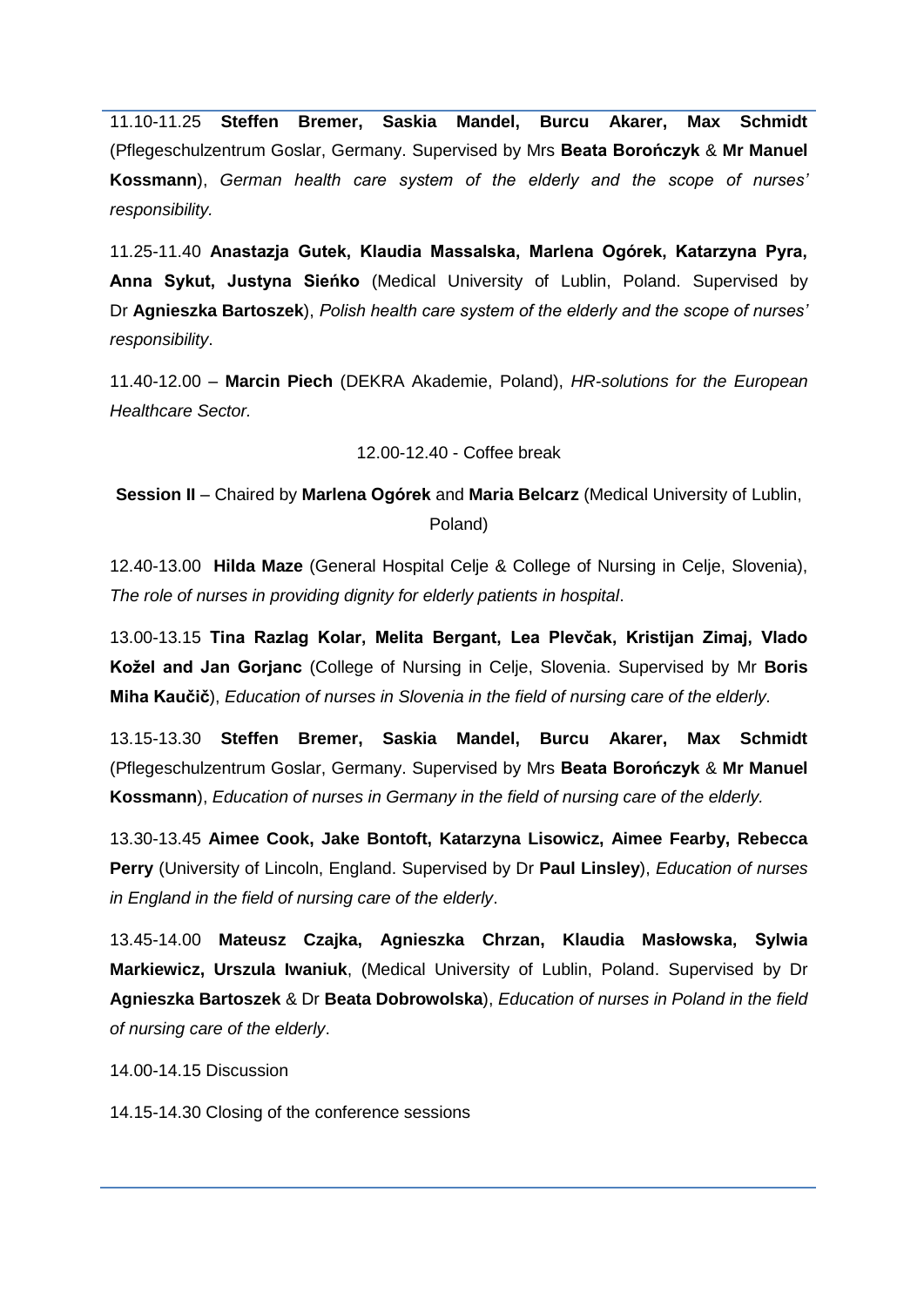#### **Wednesday – 22nd April**

**9.00 a.m. – 11.00 a.m.– visit to health care settings in Lublin**

**11.30 a.m. – 2.30 p.m. – workshops, Collegium Maximum, Staszica 4-6 Street, room 303**

#### **Thursday – 23th April**

**9.00 a.m. – 10.30 a.m.– visit to District Chamber of Nurses and Midwives in Lublin, Czechowska 3 Street.** 

**11.00 a.m. – 2.30 p.m. – workshops, Collegium Maximum, Staszica 4-6 Street, room 303**

**6.30 p.m. – goodbye dinner**

#### **Friday - 24th April**

**Guests departure**

#### **Responsible for organisation:**

Staff of the Faculty of Health Sciences:

Beata Dobrowolska, Agnieszka Bartoszek, Elżbieta Stasiak, Alina Deluga, Bogumiła Kosicka, Aneta Kościołek, Anna Pilewska-Kozak, Edyta Religa-Szuraj.

International Relations Team at the Medical University of Lublin:

Justyna Warda

Polish Nurses Association – Branch in Lublin:

Dorota Flis

Students of the Faculty of Health Sciences:

Klaudia Massalska, Klaudia Masłowska, Anna Sykut, Bernadeta Jędrzejkiewicz, Judyta Sieńko, Paulina Ziętek, Wioletta Dmochowska, Mateusz Czajka, Anastazja Gutek, Jadwiga Bąk, Monika Bieniak, Agnieszka Chrzan, Krystyna Maryniowska, Sylwia Markiewicz, Katarzyna Pyra, Urszula Iwaniuk, Alan Hryniewicz, Paweł Dzyr, Marlena Ogórek, Justyna Mirosław, Maria Belcarz, Aleksandra Chaber, Justyna Chałdaś, Agnieszka Grzesiak, Klaudia Pałucka, Szymon Chrzanowski.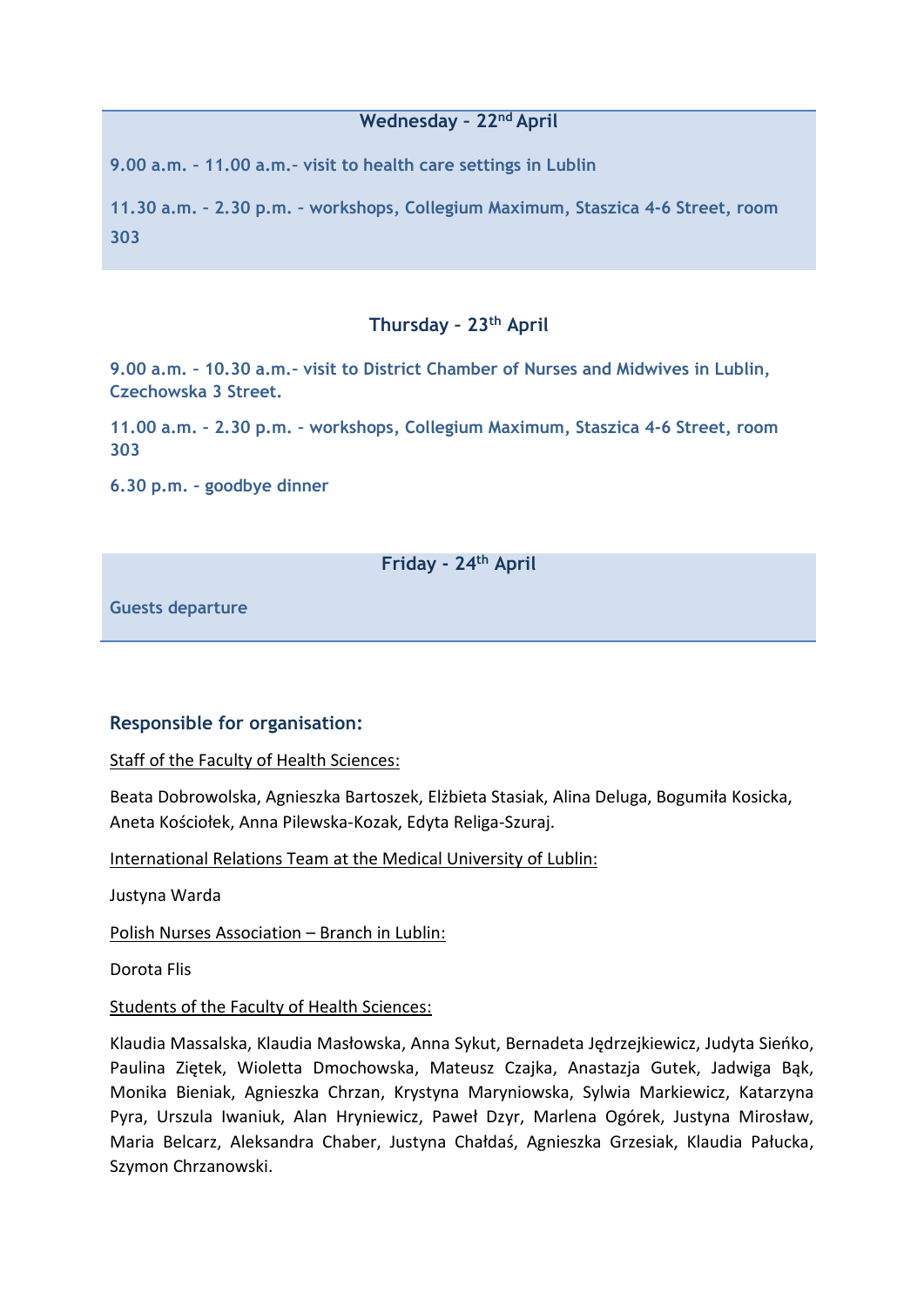### **Registration**

With any questions regarding organisational aspects of the event, please contact:

Dr Beata Dobrowolska

The Faculty of Health Sciences

Email: [bb.dobrowolska@gmail.com](mailto:bb.dobrowolska@gmail.com)

#### 2nd European Nursing Students Conference, Lincoln 2014